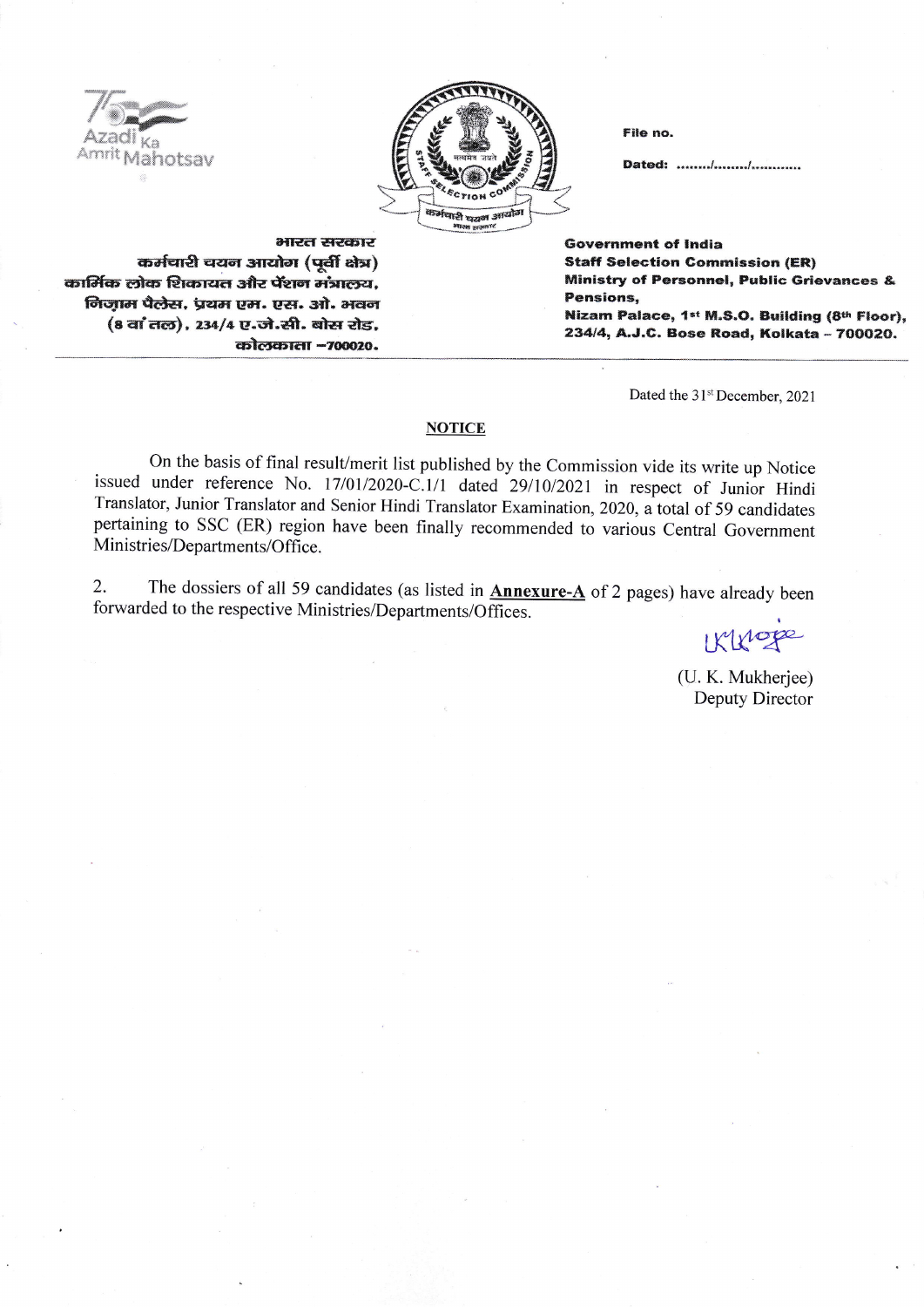| SL.              | <b>ROLL</b>            | <b>NAME</b>                       |                 |   |                 | CAT 1   CAT 2   CAT 3   CATSEL   POSTSEL   RANK |         | <b>NODAL OFFICER</b>                                                    | <b>USER DEPARTMENT WITH</b>                                                                                                                                                     | <b>NOMINATION LETTER</b>                          |
|------------------|------------------------|-----------------------------------|-----------------|---|-----------------|-------------------------------------------------|---------|-------------------------------------------------------------------------|---------------------------------------------------------------------------------------------------------------------------------------------------------------------------------|---------------------------------------------------|
| NO.              |                        |                                   |                 |   |                 |                                                 |         |                                                                         | <b>ADDRESS</b>                                                                                                                                                                  | <b>NO &amp; DATE</b>                              |
| $\mathbf{1}$     |                        | 4205000268 ANSHU ANGIRA           | 9               |   | l q             | A1                                              | SL\0018 | SHRI B.L. MEENA,<br>Director                                            | Rajbhasha Vibhag (MHA)<br>Deptt.of Offical Language, 4TH<br>FLOOR, B-WING, NDCC-II, (NEW<br>DELHI CITY CENTRE) BHAWAN,<br>JAI SINGH ROAD, NEW DELHI -<br>110001                 |                                                   |
| $\overline{2}$   |                        | 4410000026 VIDYA VERMA            | 6               |   | 6               | A1                                              | SL\0103 |                                                                         |                                                                                                                                                                                 | F.No.3/15/2021-<br>Exam.II/A1 DATED<br>22/11/2021 |
| 3                |                        | 4410000373 KRISHNA KUMARI GUPTA   | 9               |   | $\mathbf{q}$    | A1                                              | SL\0004 |                                                                         |                                                                                                                                                                                 |                                                   |
| $\overline{4}$   |                        | 4410000516 ANKITA SHAMBHAWI VERMA | $6\overline{6}$ |   | l q             | A1                                              | SL\0002 |                                                                         |                                                                                                                                                                                 |                                                   |
| 5                |                        | 4410000724 DEEPASREE DAS          | 6               |   | 6               | A1                                              | SL\0090 |                                                                         |                                                                                                                                                                                 |                                                   |
| $\boldsymbol{6}$ |                        | 4410000843 SAGARIKA GUPTA         | 9               |   | <b>g</b>        | A1                                              | SL\0025 |                                                                         |                                                                                                                                                                                 |                                                   |
| $\overline{7}$   |                        | 4410001474 RAVI KUMAR SHAW        | 6               |   | 6               | A1                                              | SL\0096 |                                                                         |                                                                                                                                                                                 |                                                   |
| $\bf 8$          |                        | 4205000209 NITIKESH KUMAR         | 6               |   | 6               | D <sub>2</sub>                                  | SL\0120 |                                                                         |                                                                                                                                                                                 |                                                   |
| 9                |                        | 4410000180 SARITA GUPTA           | $6\overline{6}$ |   | $\mathbf{q}$    | D <sub>2</sub>                                  | SL\0029 |                                                                         | Central Board of Indirect<br>Taxes and Coustoms (DEPTT.<br>OF REVENUE), Ad. III B Section<br>GR. FLOOR, HUDCO VISHALA<br><b>BUILDING, BHIKAJI CAMA</b><br>PLACE, RK PURAM ND 66 | F.No.3/15/2021-<br>Exam.II/D2 DATED<br>22/11/2021 |
| 10               |                        | 4410000378 GOURAV SAHA            | 9               |   | 9               | D <sub>2</sub>                                  | SL\0042 |                                                                         |                                                                                                                                                                                 |                                                   |
| 11               |                        | 4410000658 MOUSUMI GOPE           | 6               |   | 6               | D <sub>2</sub>                                  | SL\0109 | SHRI MOHD. ASHIF,                                                       |                                                                                                                                                                                 |                                                   |
| 12               | 4410000671 PRIYA SHAW  |                                   | 6               |   | 6               | D <sub>2</sub>                                  | SL\0126 | <b>UNDER SECRETARY</b>                                                  |                                                                                                                                                                                 |                                                   |
| 13               | 4410000908 HONEY JHA   |                                   | 9               |   | <b>g</b>        | D <sub>2</sub>                                  | SL\0036 | (AdIIIB)                                                                |                                                                                                                                                                                 |                                                   |
| 14               | 4410001059 GUDDI MALI  |                                   | $6\overline{6}$ |   | 6               | D <sub>2</sub>                                  | SL\0089 |                                                                         |                                                                                                                                                                                 |                                                   |
| 15               | 4410001446 PUJA SHAW   |                                   | $\overline{2}$  |   |                 | D <sub>2</sub>                                  | SL\0172 |                                                                         |                                                                                                                                                                                 |                                                   |
| 16               |                        | 4604000110 ARCHANA MOHANTY        | $\overline{0}$  |   | I0              | D <sub>2</sub>                                  | SL\0162 |                                                                         |                                                                                                                                                                                 |                                                   |
| 17               |                        | 4205000252 BADAL KUMAR ANAND      | 1               |   |                 | D <sub>3</sub>                                  | SL\0100 |                                                                         | <b>Controller General of Defence</b><br>Accounts, ULLAN BATTR<br>ROAD, PALAM DELHI CANTT.<br>110010                                                                             | F.No.3/15/2021-<br>Exam.II/D3 DATED<br>22/11/2021 |
| 18               |                        | 4205000284 RUPA KUMARI            | $\overline{2}$  |   |                 | D <sub>3</sub>                                  | SL\0178 |                                                                         |                                                                                                                                                                                 |                                                   |
| 19               |                        | 4410000044 SUMAN KUMAR SHAW       | $6\phantom{.}6$ |   | $6\overline{6}$ | D <sub>3</sub>                                  | SL\0066 |                                                                         |                                                                                                                                                                                 |                                                   |
| 20               | 4410000396 JAVED IQBAL |                                   | $6\overline{6}$ |   | q               | D <sub>3</sub>                                  | SL\0069 |                                                                         |                                                                                                                                                                                 |                                                   |
| 21               |                        | 4410000422 SAHZADA AHMAD          | 6               |   | 6               | D <sub>3</sub>                                  | SL\0142 |                                                                         |                                                                                                                                                                                 |                                                   |
| 22               | 4410000533 NEHA SHAW   |                                   | $6\overline{6}$ |   | 6               | D <sub>3</sub>                                  | SL\0157 |                                                                         |                                                                                                                                                                                 |                                                   |
| 23               |                        | 4410000615 SWAGATA JANA           | 9               |   |                 | D <sub>3</sub>                                  | SL\0048 |                                                                         |                                                                                                                                                                                 |                                                   |
| 24               |                        | 4410000661 EKTA KUMARI            | $\mathbf{1}$    |   |                 | D <sub>3</sub>                                  | SL\0166 | Dr. Amit Gupta, IDAS,<br>SR. DY.CGDA (AN)                               |                                                                                                                                                                                 |                                                   |
| 25               |                        | 4410000673 SNEHA PANDEY           | 9               |   | q               | D <sub>3</sub>                                  | SL\0095 |                                                                         |                                                                                                                                                                                 |                                                   |
| 26               |                        | 4410000752 MADHAVI MISHRA         | 9               |   | q               | D <sub>3</sub>                                  | SL\0087 |                                                                         |                                                                                                                                                                                 |                                                   |
| 27               |                        | 4410000865 RUMPA KUMHAR           | 6               |   | $\mathbf{q}$    | D <sub>3</sub>                                  | SL\0037 |                                                                         |                                                                                                                                                                                 |                                                   |
| 28               |                        | 4410000946 ROHIT KUMAR SHAW       | $\overline{2}$  |   |                 | D <sub>3</sub>                                  | SL\0175 |                                                                         |                                                                                                                                                                                 |                                                   |
| 29               |                        | 4410001168 NEHA KASHYAP           | 1               |   |                 | D <sub>3</sub>                                  | SL\0161 |                                                                         |                                                                                                                                                                                 |                                                   |
| 30               |                        | 4410001202 SONI JAISWAL           | 9               |   | Q               | D <sub>3</sub>                                  | SL\0094 |                                                                         |                                                                                                                                                                                 |                                                   |
| 31               |                        | 4410001281 ADITI PRASAD           | $\mathbf{1}$    |   | q               | D <sub>3</sub>                                  | SL\0082 |                                                                         |                                                                                                                                                                                 |                                                   |
| 32               |                        | 4410001312 SIMA KUMARI            | $\mathbf{1}$    |   |                 | D <sub>3</sub>                                  | SL\0163 |                                                                         |                                                                                                                                                                                 |                                                   |
| 33               |                        | 4410001359 ANAND GUPTA            | $6\phantom{.}6$ |   | l q             | D <sub>3</sub>                                  | SL\0112 |                                                                         |                                                                                                                                                                                 |                                                   |
| 34               |                        | 4410001416 NISHA SHAW             | 6               |   | 6               | D <sub>3</sub>                                  | SL\0145 |                                                                         |                                                                                                                                                                                 |                                                   |
| 35               |                        | 4410000540 MAUSAMI GUPTA          | 9               |   | <b>q</b>        | D <sub>4</sub>                                  | SL\0086 | SHRI SHASHI RANJAN<br>KUMAR, DEPUTY<br><b>DIRECTOR</b><br>(RECRUITMENT) | Directorate General of<br><b>Aeronautical Quality</b>                                                                                                                           | F.No.3/15/2021-<br>Exam.II/D4 DATED<br>22/11/2021 |
| 36               |                        | 4410000567 KHUSHBOO NIDHI         | 9               |   | l q             | D <sub>4</sub>                                  | SL\0028 |                                                                         | Assurance (Ministry of                                                                                                                                                          |                                                   |
| 37               |                        | 4410001129 DIVYANSHU SINGH        | 9               | 4 | l q             | D <sub>4</sub>                                  | SL\0119 |                                                                         | Defence), H' BLOCK NEW<br>DELHI 110011                                                                                                                                          |                                                   |